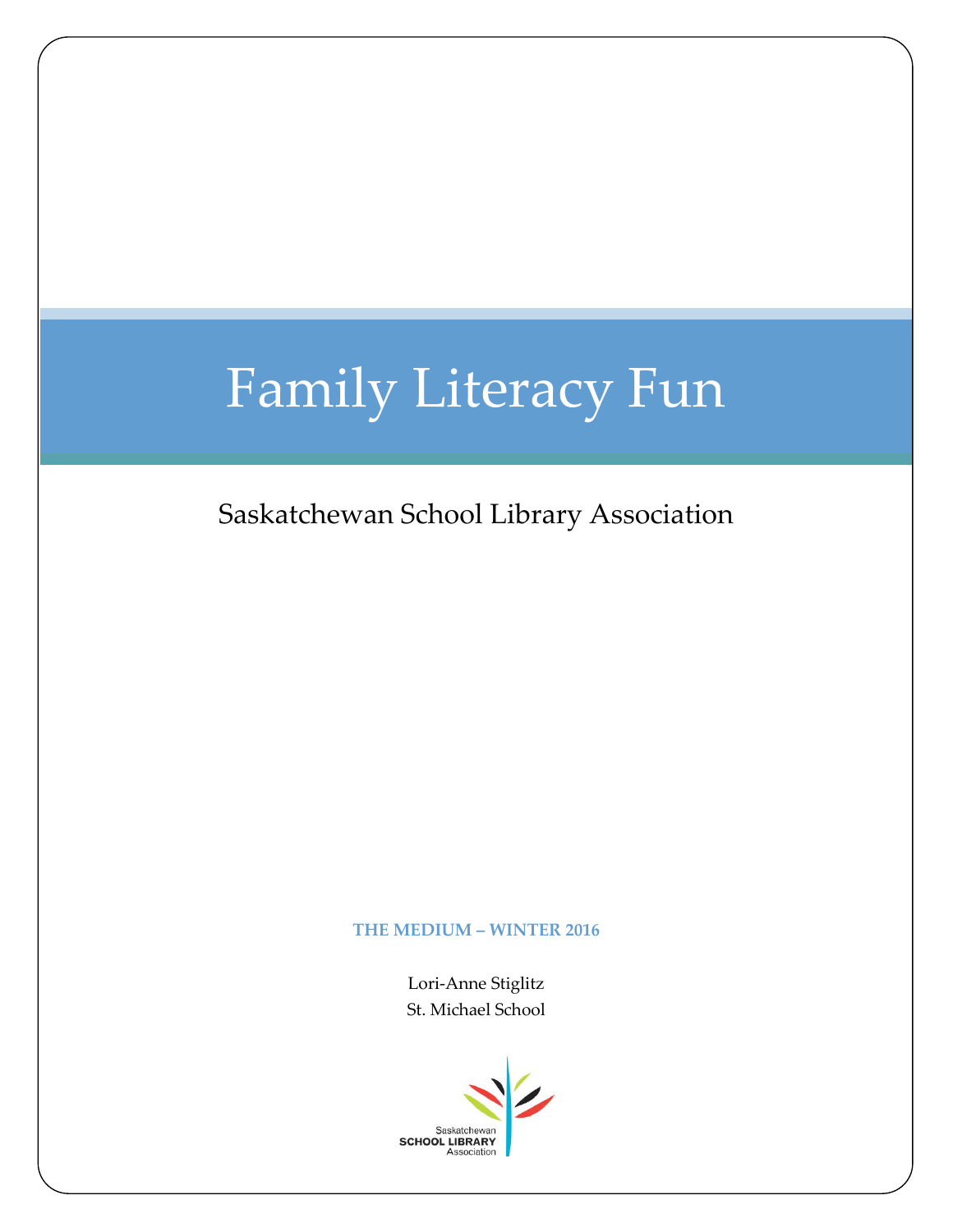## **Family Literacy Fun**

Saskatchewan School Library Association

At St. Michael School here in Prince Albert, we are always looking for engaging and fun ways to connect our students and their families to Literacy. One way we do this is our Family Literacy Evenings. This school year we celebrated four Family Literacy Evenings. All have been well attended and a huge success. It is so nice to see our students and families coming out to celebrate literacy, especially on a cold winter evening in February.

To celebrate Aboriginal Storytelling month in February we invited Métis teacher, author, and artist Leah Dorian, as well as teacher and artist Jenn Brown to join us for a Family Literacy Evening. The theme for the evening was *"Celebrating the Artist in all of Us".* 

The evening started with introductions and a traditional offering of tobacco to our special guests. Leah Dorian shared her newest project with us the *Mother Earth Colouring and Activity Book*. The students were excited to meet someone who created a book. As Leah shared her stories and inspirations, we all enjoyed a snack of bannock, fruit, juice and tea.

Next it was time to get up, move, and create. Jenn Brown led everyone in a beautiful community art project in the style of Leah's artwork. The students and families danced along to fiddle music as they moved from one project to the next adding their own special touch. With smiles and laughter everyone jigged around the room. The final result was beautiful! It was a wonderful sense of community as the smallest toddler added their artistic touch, and even Kokum picked up a crayon to add her design.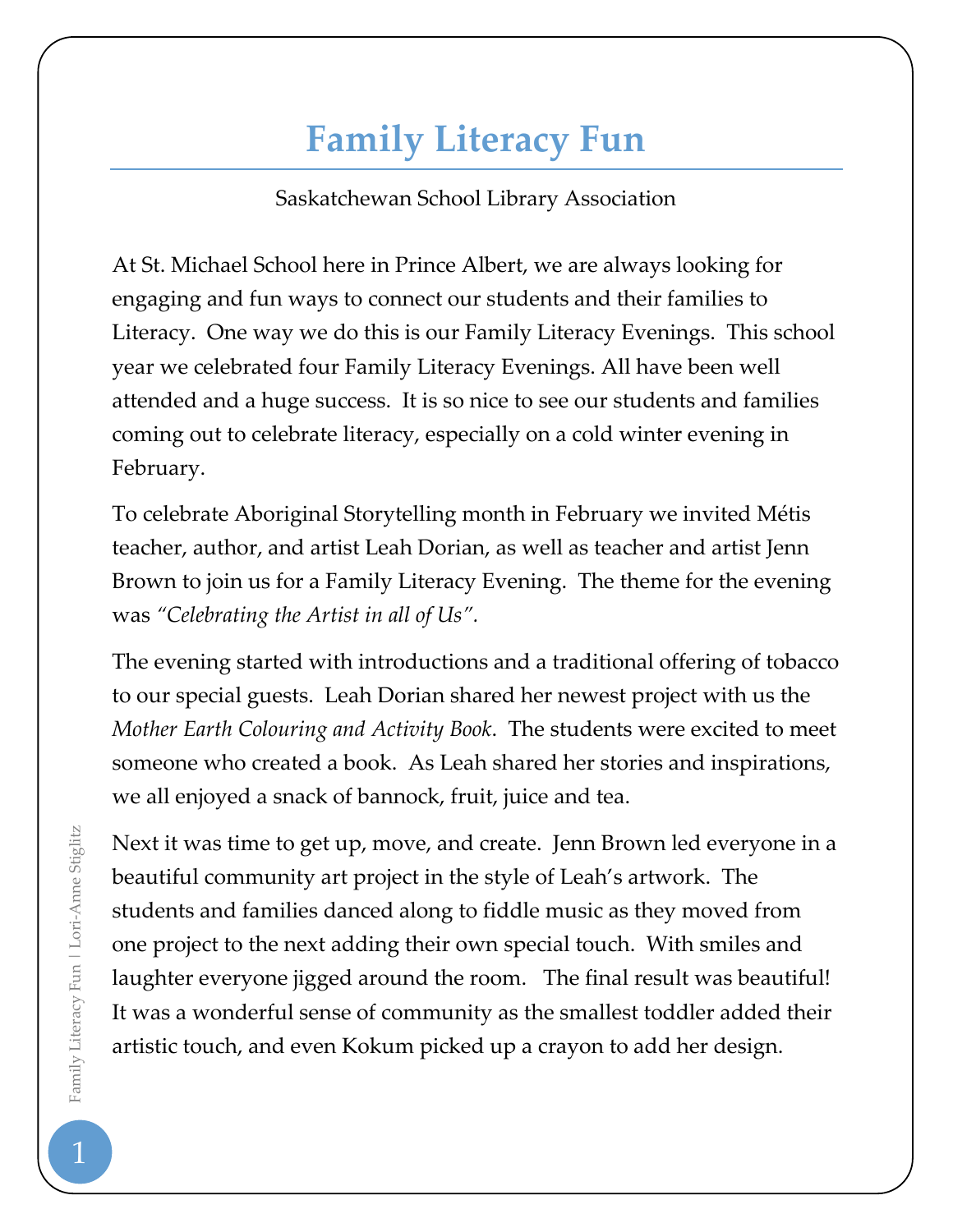Now it was time to visit, and many families and students wanted to visit with Leah, and get a picture or two. Some of the more energetic students continued to dance away as we played a game of "Musical Rugs" to the fiddle music.

The evening came to an end with a few draws for Leah's books, and Art Themed Family Baskets. Every family received a book as a parting gift. It was a wonderful evening of stories, music, art, food and fun!



Family Literacy Fun | Lori-Anne Stiglitz 2Family Literacy Fun | Lori-Anne Stiglitz